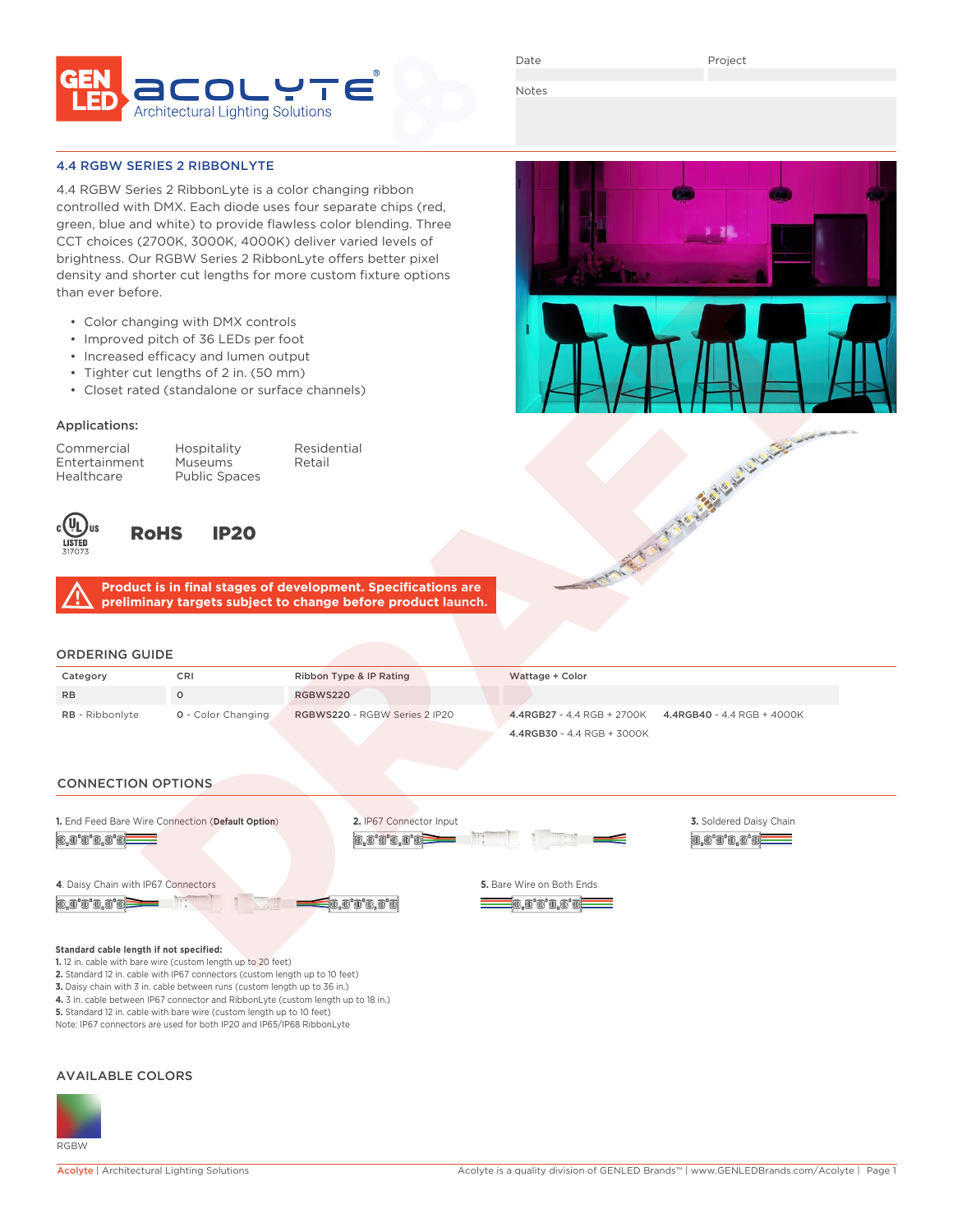

# SPECIFICATIONS / DIAGRAM / USAGE GUIDELINES

|                                  | 4.4 RGBW Series 2 RibbonLyte                                                                                                                                                                                                                                                  |  |  |  |  |  |
|----------------------------------|-------------------------------------------------------------------------------------------------------------------------------------------------------------------------------------------------------------------------------------------------------------------------------|--|--|--|--|--|
| <b>Operating Voltage</b>         | 24 V                                                                                                                                                                                                                                                                          |  |  |  |  |  |
| <b>Power Consumption</b>         | 4.4 W/ft (14.4 W/m)                                                                                                                                                                                                                                                           |  |  |  |  |  |
| Current (mA) - 24V               | 183 mA/ft (602 mA/m)                                                                                                                                                                                                                                                          |  |  |  |  |  |
| <b>LED Pitch</b>                 | 36 LEDs/ft (120 LED/m)                                                                                                                                                                                                                                                        |  |  |  |  |  |
| <b>Protection Rating</b>         | IP <sub>20</sub>                                                                                                                                                                                                                                                              |  |  |  |  |  |
| Dimming/Control                  | DMX / Lutron Hi-Lume 1% dimming & Hi-Lume Premier 0.1% L3D0 LED drivers / Lutron VIVE code compliance available                                                                                                                                                               |  |  |  |  |  |
| <b>Operating Temperature</b>     | -40° F to 140° F (-40° C to 60° C)                                                                                                                                                                                                                                            |  |  |  |  |  |
| <b>Colors/Color Temperatures</b> | RGBW (2700K), RGBW (3000K), RGBW (4000K)                                                                                                                                                                                                                                      |  |  |  |  |  |
| Lumens - RGBW                    | 200 lm/ft (656 lm/m) All LEDs at 100%                                                                                                                                                                                                                                         |  |  |  |  |  |
| LED Beam Angle                   | 120°                                                                                                                                                                                                                                                                          |  |  |  |  |  |
| Lamp Life                        | 50,000 Hours                                                                                                                                                                                                                                                                  |  |  |  |  |  |
| <b>Cuttable Length</b>           | 1.97 in (50 mm)                                                                                                                                                                                                                                                               |  |  |  |  |  |
| Lumens/Watt - RGBW               | 45 lm/W (All LEDs at 100%)                                                                                                                                                                                                                                                    |  |  |  |  |  |
| <b>Constant Voltage</b>          |                                                                                                                                                                                                                                                                               |  |  |  |  |  |
| Cable Length                     | 12 in (30.5 cm)                                                                                                                                                                                                                                                               |  |  |  |  |  |
| Certifications                   | UL 2108 Issued: 2016/06/17 Ed: 1 Rev: 2021/10/16 Low Voltage Lighting Systems.<br>CSA C22.2 No. 250.0, General Requirements for Luminaires.<br>ROHS compliant UL 2108.<br>Suitable for use in closets, compliant with NFPA® 70, NEC® Section 410.16 (A)(3) and 410.16 (C)(5). |  |  |  |  |  |

DIMENSIONS Top View Side View Dimensions

IP20





Width 0.47 in (12 mm) Max Length 19 ft 8 in (6 m) Height 0.09 in (2.3 mm)

USAGE GUIDELINES

- When installing this product take into account the surface temperature of the material this product is mounted to. Many building surfaces which are exposed to direct sunlight exceed the 70° C / 158° F maximum that our product is rated for. High risk locations like this should be avoided.
- Please refer to our RibbonLyte Proper Use Guide in our *Application Guide* for more information. Available for download at www.GENLEDBrands.com/Acolyte.
- Compatible with a wide variety of control products including the entire line of Lutron dimming systems.
- For use with Acolyte drivers, 0-10V dimming modules and interface controllers (DMXINF models).
- Use with non-Acolyte supplied drivers is not supported or warrantied.
- Due to the nature of the product, RibbonLyte cuttable lengths are generally longer or shorter than the customer requested length. Unless specified, RibbonLyte is factory cut at the shorter cuttable point.
- We reserve the right to make changes to product lineup, specifications, design and finishes at any time without notice.

Acolyte does not warrant or represent that the information is free from errors or omission. The information may change without notice and Acolyte is not in any way liable for the accuracy of any information printed and stored or in any way interpreted or used.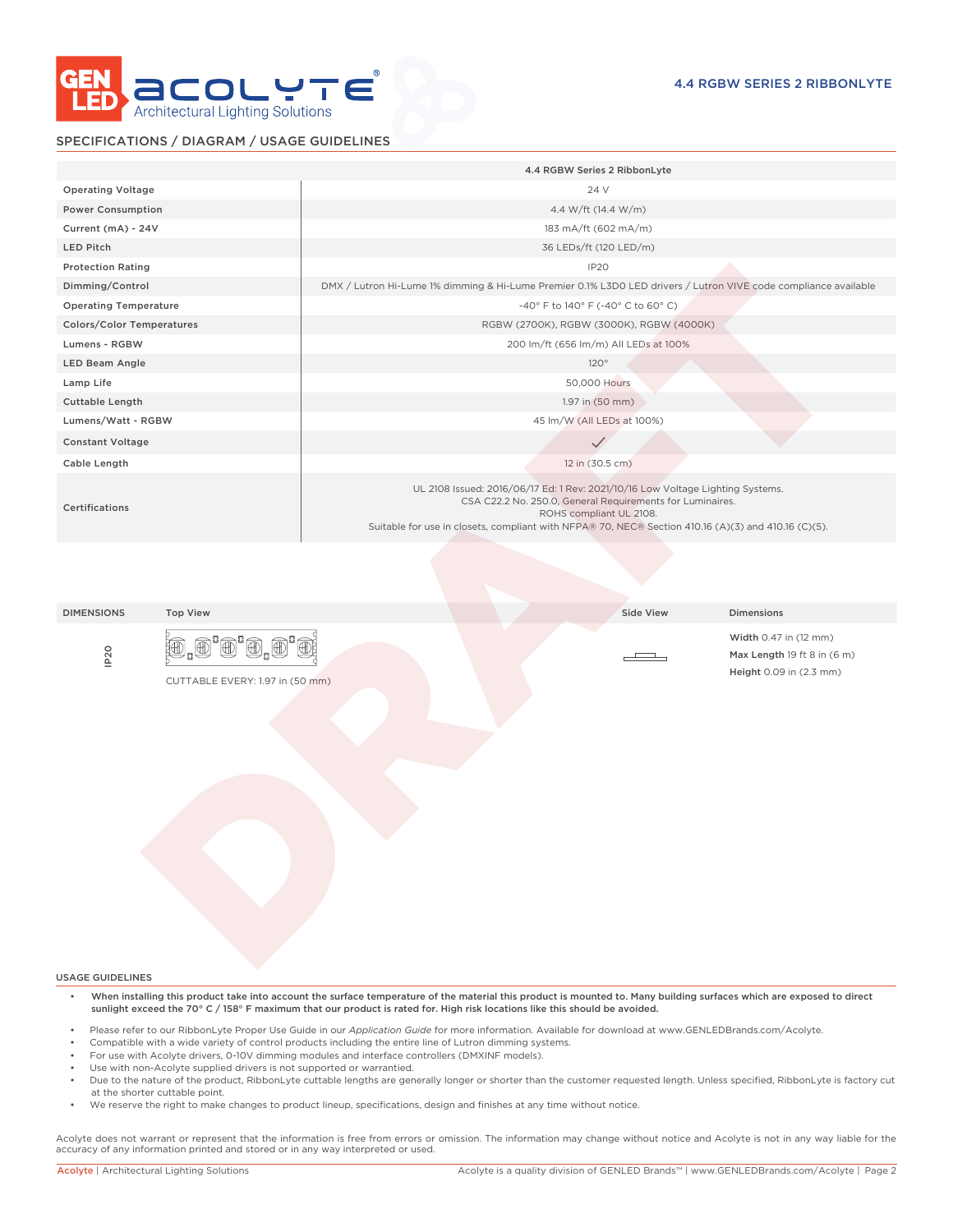

# CHANNEL COMPATIBILITY / CHANNEL OPTIONS

| CHANNEL                | <b>IP20</b>                  | SURFACE MOUNTED CHANNELS   |                                     |                |                                                                                                            |                 |                                                                                                                                              |                   |                                                                                                                                                 |
|------------------------|------------------------------|----------------------------|-------------------------------------|----------------|------------------------------------------------------------------------------------------------------------|-----------------|----------------------------------------------------------------------------------------------------------------------------------------------|-------------------|-------------------------------------------------------------------------------------------------------------------------------------------------|
| AC1                    | $\checkmark$                 |                            | LENS OPTIONS: C - Clear F - Frosted | K - Black      |                                                                                                            |                 | M - Milky NP - Narrow Prismatic WP - Wide Prismatic RM - Round Milky SM - Square Milky                                                       |                   |                                                                                                                                                 |
| AC <sub>2</sub>        | $\checkmark$                 |                            |                                     |                |                                                                                                            |                 |                                                                                                                                              |                   |                                                                                                                                                 |
| AC3                    | $\checkmark$                 |                            |                                     |                |                                                                                                            |                 |                                                                                                                                              |                   |                                                                                                                                                 |
| AC4                    | $\checkmark$                 |                            |                                     |                |                                                                                                            |                 |                                                                                                                                              |                   |                                                                                                                                                 |
| AC5                    | $\checkmark$                 |                            |                                     |                |                                                                                                            |                 |                                                                                                                                              |                   |                                                                                                                                                 |
| AC14                   | $\checkmark$                 |                            |                                     |                |                                                                                                            |                 |                                                                                                                                              |                   |                                                                                                                                                 |
| AP1                    | $\checkmark$                 | AC1                        | AC <sub>2</sub>                     | AC3            | AC4                                                                                                        | AC5             | AC14                                                                                                                                         | AP1               | AS1                                                                                                                                             |
| AR1                    | $\checkmark$                 | C, F, M                    | C, F, M                             | C, F, M        | C, F, M                                                                                                    | C, F, M         | SM                                                                                                                                           | C, K, M, SM       | C, F, M                                                                                                                                         |
| AR <sub>2</sub>        | $\checkmark$                 |                            |                                     |                |                                                                                                            |                 |                                                                                                                                              |                   |                                                                                                                                                 |
| AR3                    | $\checkmark$                 |                            |                                     |                |                                                                                                            |                 |                                                                                                                                              |                   |                                                                                                                                                 |
| AR5<br>AR8             |                              |                            |                                     |                |                                                                                                            |                 |                                                                                                                                              |                   |                                                                                                                                                 |
| AR10                   |                              |                            |                                     |                |                                                                                                            |                 |                                                                                                                                              |                   |                                                                                                                                                 |
| AR14                   | $\checkmark$                 | AS <sub>2</sub><br>C, F, M | AS3<br>C, F, M                      | AS6<br>C, F, M | AS12<br>$\mathsf{RM}$                                                                                      | AS13<br>RM, SM  | AS14<br><b>SM</b>                                                                                                                            | AS16<br>C, K, M   | AS23<br>C, K, M, SM                                                                                                                             |
| AR16                   | $\checkmark$                 |                            |                                     |                |                                                                                                            |                 |                                                                                                                                              |                   |                                                                                                                                                 |
| AR20                   | $\checkmark$                 |                            |                                     |                |                                                                                                            |                 |                                                                                                                                              |                   |                                                                                                                                                 |
| AR23                   |                              |                            |                                     |                |                                                                                                            |                 |                                                                                                                                              |                   |                                                                                                                                                 |
| AR25                   | $\checkmark$                 |                            |                                     |                |                                                                                                            |                 |                                                                                                                                              |                   |                                                                                                                                                 |
| AR30                   | $\checkmark$                 | AS28                       | AS30                                | AS53           | AT4                                                                                                        |                 | AT11                                                                                                                                         | AW12              | AW14                                                                                                                                            |
| AR33                   | $\checkmark$                 | M, NP, WP                  | M, RM, SM                           | M, NP, WP      | C, F, M                                                                                                    | AT5<br>C, F, M  | C, F, M                                                                                                                                      | C, K, M, RM       | C, K, M                                                                                                                                         |
| AS1                    | $\checkmark$                 |                            |                                     |                |                                                                                                            |                 |                                                                                                                                              |                   |                                                                                                                                                 |
| AS <sub>2</sub>        | $\checkmark$                 |                            |                                     |                |                                                                                                            |                 |                                                                                                                                              |                   |                                                                                                                                                 |
| AS3                    | $\checkmark$                 |                            |                                     |                |                                                                                                            |                 |                                                                                                                                              |                   |                                                                                                                                                 |
| AS6                    | $\checkmark$                 |                            |                                     |                |                                                                                                            |                 |                                                                                                                                              |                   |                                                                                                                                                 |
| AS10                   |                              | AW35                       | AW38                                | AW38           | <b>B1</b>                                                                                                  | <b>B2</b>       | C <sub>22</sub>                                                                                                                              | GL <sub>2</sub>   | <b>ROUND</b>                                                                                                                                    |
| AS12                   | $\checkmark$                 | C, F, M                    | M, RM, SM                           | C, F, M        | C, F, M                                                                                                    | <b>RM</b>       | C, F, M                                                                                                                                      | C, F, M           | C, F, M                                                                                                                                         |
| AS13                   | $\checkmark$                 |                            |                                     |                |                                                                                                            |                 |                                                                                                                                              |                   |                                                                                                                                                 |
| AS14                   | $\checkmark$                 |                            |                                     |                |                                                                                                            |                 |                                                                                                                                              |                   |                                                                                                                                                 |
| AS16                   | $\checkmark$                 |                            |                                     |                |                                                                                                            |                 |                                                                                                                                              |                   |                                                                                                                                                 |
| <b>AS20G</b>           |                              |                            |                                     |                |                                                                                                            |                 |                                                                                                                                              |                   |                                                                                                                                                 |
| AS23<br>AS28           | $\checkmark$<br>$\checkmark$ | ROUND12                    | ROUND20                             | <b>WH35</b>    |                                                                                                            |                 |                                                                                                                                              |                   |                                                                                                                                                 |
| AS30                   | $\checkmark$                 | C, K, M                    | C, K, M                             | C, F, M        |                                                                                                            |                 |                                                                                                                                              |                   |                                                                                                                                                 |
| AS53                   | $\checkmark$                 |                            |                                     |                |                                                                                                            |                 |                                                                                                                                              |                   |                                                                                                                                                 |
| AT4                    | $\checkmark$                 | <b>RECESSED CHANNELS</b>   |                                     |                |                                                                                                            |                 |                                                                                                                                              |                   |                                                                                                                                                 |
| AT5                    | $\checkmark$                 |                            |                                     |                |                                                                                                            |                 |                                                                                                                                              |                   |                                                                                                                                                 |
| AT11                   | $\checkmark$                 |                            | LENS OPTIONS: C - Clear F - Frosted | K - Black      | M - Milky                                                                                                  |                 | NP - Narrow Prismatic WP - Wide Prismatic                                                                                                    | RM - Round Milky  | <b>SM</b> - Square Milky                                                                                                                        |
| AW10                   |                              |                            |                                     |                |                                                                                                            |                 |                                                                                                                                              |                   |                                                                                                                                                 |
| AW12                   | $\checkmark$                 |                            |                                     |                |                                                                                                            |                 |                                                                                                                                              |                   |                                                                                                                                                 |
| AW14                   | $\checkmark$                 |                            |                                     |                |                                                                                                            |                 |                                                                                                                                              |                   |                                                                                                                                                 |
| AW35                   | $\checkmark$                 |                            |                                     |                |                                                                                                            |                 |                                                                                                                                              |                   |                                                                                                                                                 |
| AW38                   | $\checkmark$                 |                            |                                     |                |                                                                                                            |                 |                                                                                                                                              |                   |                                                                                                                                                 |
| AW40                   |                              | AR1<br>C, F, M             | AR <sub>2</sub><br>C, F, M          | AR3<br>C, F, M | AR14<br>SM                                                                                                 | AR16<br>C, K, M | AR20<br>C, K, M, SM                                                                                                                          | AR25<br>M, RM, SM | AR30<br>M, RM, SM                                                                                                                               |
| <b>B1</b>              | $\checkmark$                 |                            |                                     |                |                                                                                                            |                 |                                                                                                                                              |                   |                                                                                                                                                 |
| <b>B2</b>              | $\checkmark$                 |                            |                                     |                |                                                                                                            |                 |                                                                                                                                              |                   |                                                                                                                                                 |
| C <sub>22</sub><br>GL1 | $\checkmark$                 |                            |                                     |                |                                                                                                            |                 |                                                                                                                                              |                   |                                                                                                                                                 |
| GL2                    | $\checkmark$<br>$\checkmark$ |                            |                                     |                |                                                                                                            |                 |                                                                                                                                              |                   |                                                                                                                                                 |
| ROUND                  | $\checkmark$                 | AR33                       | GL1                                 | SC1            | SC <sub>2</sub>                                                                                            | SC3             | SC4                                                                                                                                          | SC5               | SC <sub>6</sub>                                                                                                                                 |
| ROUND12                | $\checkmark$                 | M, NP, WP                  | C, F, M                             | М              | $\mathsf{M}% _{T}=\mathsf{M}_{T}\!\left( a,b\right) ,\ \mathsf{M}_{T}=\mathsf{M}_{T}\!\left( a,b\right) ,$ | M               | M, RM, SM                                                                                                                                    | M, RM, SM         | C, K, M, SM                                                                                                                                     |
| ROUND20                | $\checkmark$                 |                            |                                     |                |                                                                                                            |                 |                                                                                                                                              |                   |                                                                                                                                                 |
| SC1                    | $\checkmark$                 |                            |                                     |                |                                                                                                            |                 |                                                                                                                                              |                   |                                                                                                                                                 |
| SC <sub>2</sub>        | $\checkmark$                 |                            |                                     |                |                                                                                                            |                 |                                                                                                                                              |                   |                                                                                                                                                 |
| SC3                    | $\checkmark$                 |                            |                                     |                |                                                                                                            |                 |                                                                                                                                              |                   |                                                                                                                                                 |
| SC4                    | $\checkmark$                 | W31                        |                                     |                |                                                                                                            |                 |                                                                                                                                              |                   |                                                                                                                                                 |
| SC <sub>5</sub>        | $\checkmark$                 | C, F, M                    |                                     |                |                                                                                                            |                 |                                                                                                                                              |                   |                                                                                                                                                 |
| SC6                    | $\checkmark$                 |                            |                                     |                |                                                                                                            |                 |                                                                                                                                              |                   |                                                                                                                                                 |
| SC-CORNER1             |                              |                            |                                     |                |                                                                                                            |                 |                                                                                                                                              |                   |                                                                                                                                                 |
| SC-CORNER2             |                              | <b>DISCLAIMER</b>          |                                     |                |                                                                                                            |                 |                                                                                                                                              |                   |                                                                                                                                                 |
| <b>ST10</b>            |                              |                            |                                     |                |                                                                                                            |                 |                                                                                                                                              |                   | When installing this product take into account the surface temperature of the material this product is mounted to. Many building surfaces which |
| W31                    | $\checkmark$                 |                            |                                     |                |                                                                                                            |                 | are exposed to direct sunlight exceed the 70°C/158°F maximum that our product is rated for. High risk locations like this should be avoided. |                   |                                                                                                                                                 |
| <b>WH35</b>            | $\checkmark$                 |                            |                                     |                |                                                                                                            |                 | Our IP68 product is not intended to be submerged in pools and fountains and does not carry UL676 certification to do so.                     |                   |                                                                                                                                                 |